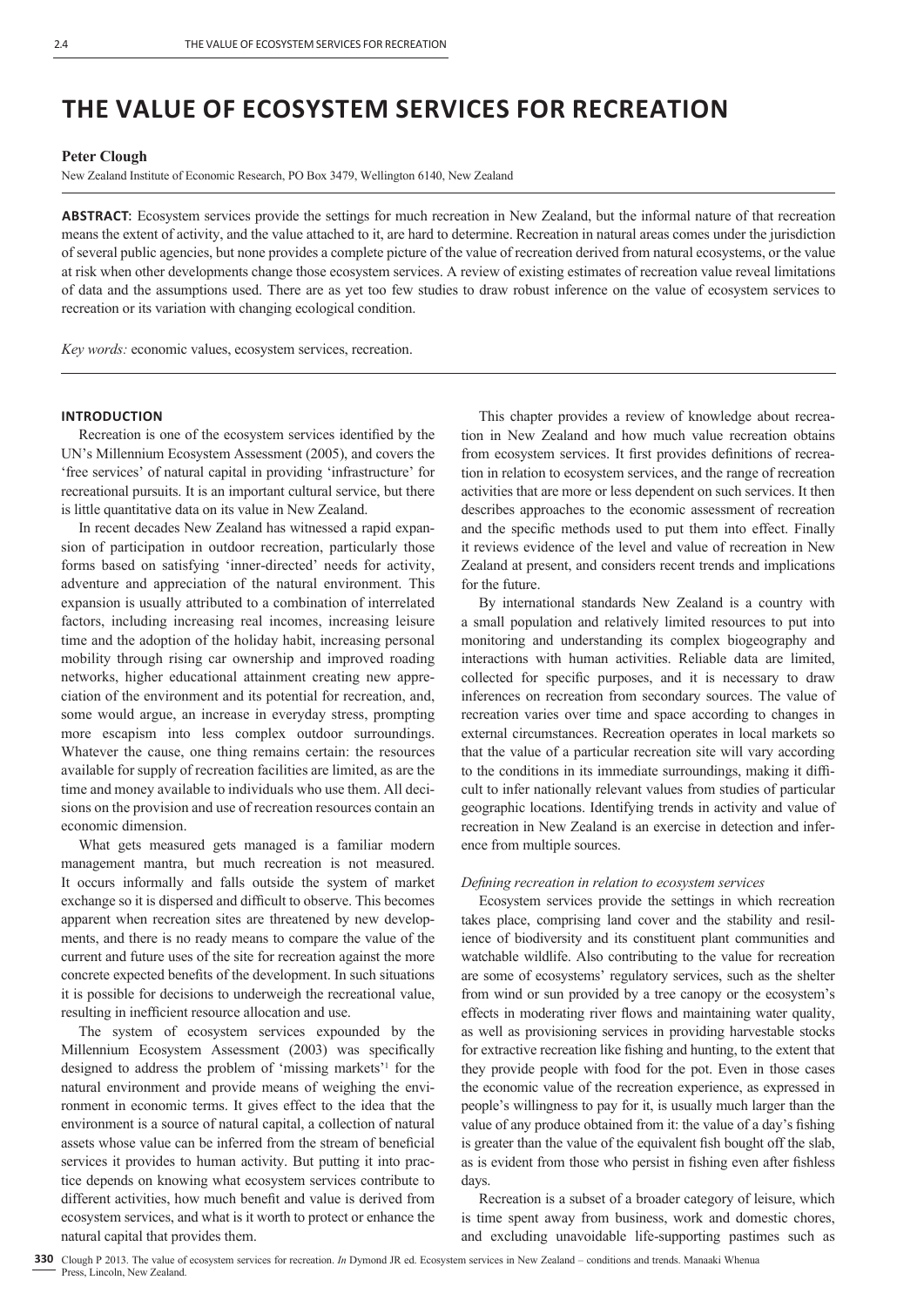eating and sleeping. The recreation most dependent on ecosystem services is that which is pursued outside, particularly in natural or semi-natural settings.

Such outdoor recreation undertaken at more than 40 kilometres from an individual's home falls under the definition of tourism, as recorded in tourism statistics. This distinction follows a British Tourism Authority definition from the 1960s, when travel was slower and more costly in real terms than today. Under this definition people heading into their local hills – such as Christchurch residents heading to Mount Hutt or Arthur's Pass or Wellingtonians into the Tararuas – would be classed as tourists, even though they may regard it as their own backyard and they bring all their equipment, food and fuel from home, having little economic impact on the area they visit.

In practical terms it is often difficult to disentangle tourists from locals and, without unduly overlapping with a separate chapter on tourism in this book, it will be necessary to draw on tourism material to fill out the picture of recreation activity.

A tourist and a local undertaking outdoor recreation may be indistinguishable on the ground, but their economic consequences can be distinct:

- Tourists' knowledge of particular localities is typically more limited than that of locals, so they tend to concentrate on better known areas and facilities
- Tourist expenditure patterns differ from local users' in making greater use of accommodation, hospitality, transport and guiding services than locals
- As tourists tend to visit particular localities relatively infrequently, they are less likely to notice environmental changes than repeat visitors, who are more likely to be local
- Having invested money and time in searching for, selecting and travelling to a destination over others, tourists may have high expectations of what they will find.

Another activity related to recreation is sport, which involves physical recreation activities in a competitive context. This overlaps with outdoor recreation to the extent that there are competitive events in outdoor settings, such as coast-to-coast races or downhill skiing contests. But most sport takes place in more modified settings than outdoor recreation, and economic measures of sport impacts differ in that they include spending by spectators and others not engaged in physical activity.2 It will be necessary to draw on material on the economic value of sport and recreation activity, which are commonly linked together in studies.

#### *Range of ecosystem-dependent recreation activities*

With these definitions the range of recreation activities can be winnowed down to those that are likely to derive value from ecosystem services. First to be excluded are indoor sports such as squash, basketball or indoor swimming, which depend on built infrastructure and can be undertaken anywhere, with the right facilities. Next for exclusion are those activities that use outdoor courts, stadia or playing fields, including athletic track and field events and games such as football and cricket that are played on a prepared pitch. These activities are not immune to the effects of natural environmental conditions, as is evident from the list of cancellations on wet weekends, but their settings are highly modified and hardly natural ecosystems, even though they may use natural components like grass.

Excluding these categories leaves a list of recreation activities dependent on ecosystem services that can be divided into a number of distinct groups:

- Activities dependent on extractable natural resource stocks, such as fishing, hunting and other forms of collecting
- Non-extractive activities carried out in settings created by natural ecosystems, such as
	- Land-based activities like tramping, mountain biking, horse trekking, camping
	- Water-based activities, such as swimming, beach-bathing, canoeing, sailing
	- Motorised activities such as trail biking, four-wheel-drive vehicles, motor boating, or driving in scenic areas
	- Passive recreations such as picnicking, strolling, sunbathing or sightseeing in settings defined by natural ecosystems.

Although passive recreation is valuable to its participants, it is less associated with some of the external benefits attributed to more active forms of recreation. Some studies of recreation value exclude passive recreation, while others include it. As it is impractical to distinguish it from active forms in some statistics, in this review it is included.

Some activities are becoming progressively less dependent on ecosystem services over time. For instance, snow sports such as skiing are increasingly relying on snow-making and grooming to reduce their dependence on the vagaries of weather. It could be argued that activities like skiing or sailing, although dependent on large-scale planetary systems of climate and wind patterns, are not reliant on the biological processes that drive ecosystem services. However, they may still, less directly, rely on ecosystem services in a supporting role, for instance with respect to water quality, so will remain within scope for the purposes of this review.

International literature has found that informal recreation, including passive recreation and those without any organisation, tend to predominate numerically, but are also the most difficult to monitor and exert influence over (UK National Ecosystem Assessment 2011). There is reason to believe that the same is true in New Zealand, although as described later, a simple head count is not necessarily a complete guide to the value of recreation to the country at large.

Recreation dependent on ecosystem services therefore covers a broad range of activities that does not coincide with the roles and responsibilities of any one public agency in New Zealand today. Sport New Zealand, as did its predecessors Sport and Recreation New Zealand (SPARC) and the Hillary Commission, has general responsibility for promoting recreation participation in New Zealand, commissions research into outdoor recreation (Booth et al 2010) and has authored an outdoor recreation strategy (SPARC 2008a). But a lot of its activity has been directed at sport and recreation in urban settings and the industries and clubs that bring it about, with tenuous links to natural ecosystems, and outdoor recreation research in New Zealand is fragmented, leaving many gaps (Booth and Lynch 2010).

The Department of Conservation, as manager of 30% of New Zealand's land area, much of it maintained in a natural state as national parks and reserves, also has a significant role in monitoring recreation affected by ecosystem services. It has a national database of visitors to its natural areas, with firm evidence for the use of some of its visitor services (such as the Great Walks) and rather less reliable data on its more remote areas. But DOC does not have oversight over activities on most private lands, along rivers or coasts, and hence has incomplete coverage of the ecosystem service contribution to the full range of recreation activities.

Tourism New Zealand and its ministerial supervisors, the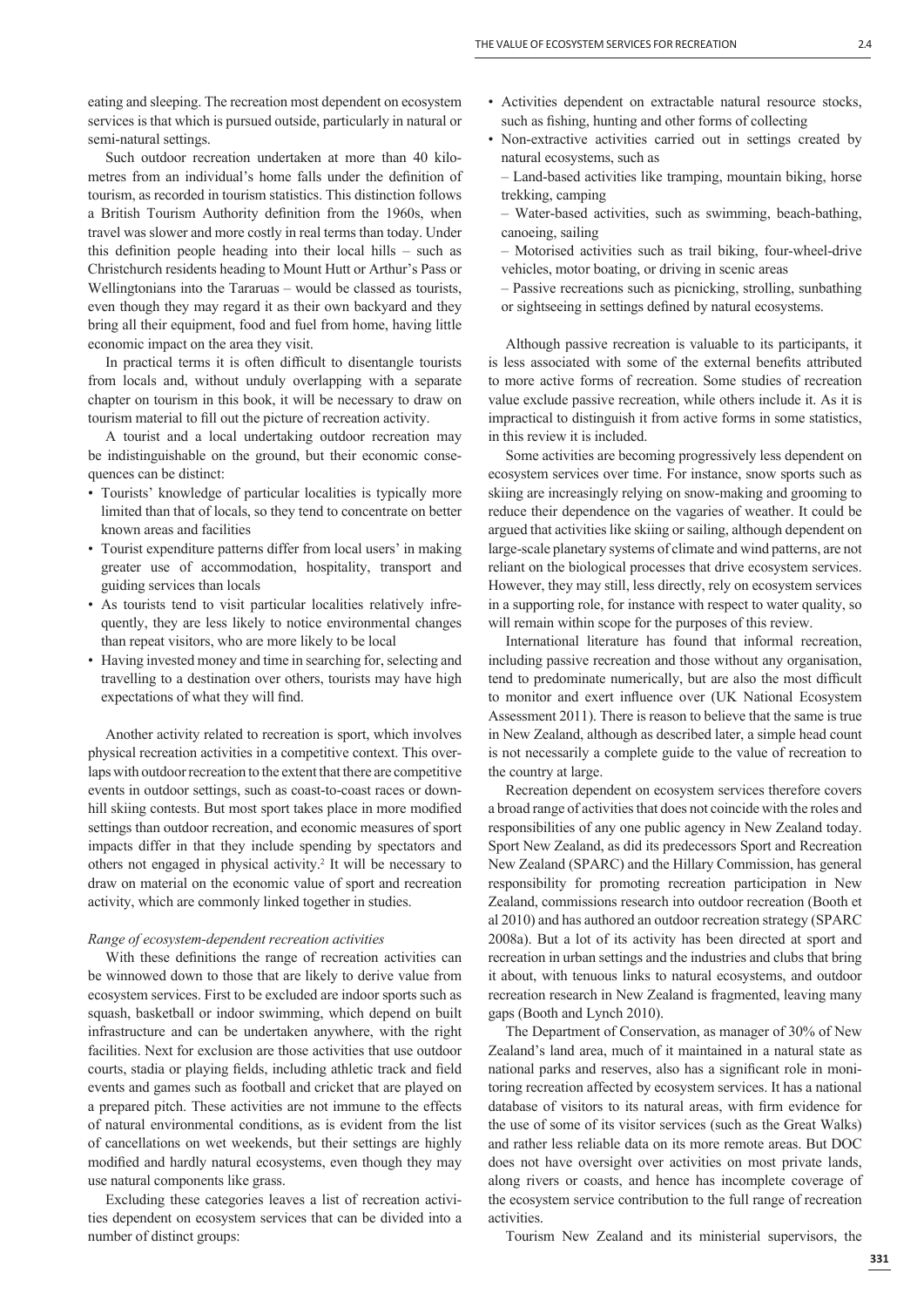former Ministry of Tourism now embedded within the Ministry of Business, Innovation and Employment, collects information on nature-based tourism, distinguishing between domestic and international tourists, but it will not necessarily pick up on local activities undertaken within a short distance of home. A range of other agencies, such as regional councils, territorial authorities, the Mountain Safety Council, New Zealand Fish and Game, the Walking Access Commission and the NZ Conservation Authority, have an interest in recreation affected by natural ecosystems, and some records of activity that add to the picture of recreation. But none of them collect a broad range of information on relevant recreational activity. Such a picture must be inferred from existing sources through a sort of triangulation to define the economic space within which such recreation is likely to lie.

## **AN APPROACH TO THE VALUE OF RECREATION**

The value of recreation means different things to different people, but nowadays it appears to be almost universally regarded as positive. At the individual level, recreation is viewed as an important means of relaxation, de-stressing and recharging energies for future challenges. It can also be a means of socialising and sustaining friendships, of learning new skills, and generally raising the quality of life, self-esteem and confidence. At a collective level it is seen as providing benefits to communities through improvements in physical and mental health, building social capital through interpersonal contacts, improving participants' skill base, providing a symbolic sense of identity (although more for sport, than recreation) and contributing to economic activity through the spending it stimulates. Economists, however, try to condense these diverse views on value to questions of resource use choice, in particular the costs incurred in supplying recreation opportunities and the value obtained from participation.

Changes in ecosystems raise concerns that valuable services may be lost or diminished if ecosystems degrade. This raises the question of how valuable are these services, or put another way, how much worse off would people be if they had less of the natural assets that provide these services? Economic valuation attempts to answer these questions, based on the premise that people derive benefit from the use of ecosystem services, either directly or indirectly, now or in the future, and that they would be willing to trade or exchange other things to maintain these services, even where such services are outside the scope of market exchanges. Valuation attempts to measure all services in monetary terms to provide a common metric for expressing the benefits of the variety of services provided, but this does not mean that only services that generate monetary benefits are taken into account. Services that are not privately owned, or for which substantial externality<sup>3</sup> spillovers exist, are not completely valued through market transactions, requiring some means of assessing the non-market-value components in a consistent manner.

The critical challenge is how to demonstrate the value for recreation of ecosystem services and changes in their level? While there is reasonable knowledge about the costs to government, local authorities and some other public bodies incurred in maintaining the ecosystems that provide these services, less is known about private and charitable expenditures and even less about opportunity costs of forgone developments. These, however, are all measures of costs, and must be compared to the value of benefit obtained to determine the net value of ecosystem services. It is necessary to look beyond the normal range of studies, either economy-wide studies of economic contribution or studies of the value of specific sites, to consider a framework that links both and

provides insight into how changes in ecosystem services affect the value of recreation, and vice versa.

Recreation is a consumption good whose value accrues primarily to the consumer, or participant. Like other goods it is the result of a production process in which inputs of land, labour and capital are used to produce an output of value to its consumers, who expend some of their own resources to acquire the good for consumption. The level of recreation reflects the interaction of supply and demand, even though some of the input factors and the demand may not be explicitly valued. Modern awareness of the role of ecosystems in supporting production in various ways means that the input factor 'land' can be interpreted broadly to include all environmental resources provided by nature, including those of self-sustaining natural ecosystems.

The measure of recreation depends on the number of participants over a defined period multiplied by the frequency of their participation, the product of which is the activity level (participant days). An ideal dataset would have number of participant days broken down by activity categories and settings, to which can be attached estimates of economic value as a basis for examining how value varies with changes in setting and condition. Spending generated by an activity provides a basis for measuring the contribution to the economy, but it is the economic surpluses to producers and consumers that is the net economic value of recreation.

In national accounting terms it should be possible to estimate a value for recreation as for any other sector by deducting from the activity's output value the intermediate consumption of inputs from other sectors necessary to generate its output. This approach does not help much with recreation because there is no recreation sector and no measured value of output, so it needs to be pieced together from bits of other sectors, in similar fashion to the way in which a satellite account is constructed for tourism (Statistics New Zealand 2012). But recreation is further complicated because so much of it is non-priced activity, with no obvious indicator of unit value, and because recreation consumers are also in part its producers, spending their own money and time in various ways to create the recreation experience they enjoy.

Consequently enumerating the economic value of recreation falls back on indirect means. This may involve:

• Compiling data on production and employment in recreationrelated industries, allowing for the fact that only part of these industries will be attributable to recreation, as distinct from that which is attributable to, say, indoor sports

 – Making allowance for only a portion of annual sales and output being due to consumption activity in the current year, with some current spending being on longer-lived capital items such as equipment

 – Also making allowance for the fact that some industry outputs are not related to recreation in New Zealand – for instance the largest physical export items of recreation-related industries are racehorses and superyachts – and hence need to be removed from a value estimate for recreation in New Zealand

- Extending the scope of the estimate to include effects that flow from the level of recreation participation in New Zealand, for example indirect expenditure impacts on such things as accommodation services for recreation undertaken away from home
- Extending the scope to estimate some of the externality effects consequent on recreation activity, such as effects on health (and saved Budget Health costs) and productivity of a more active, fitter population, and effects on social cohesion and identity from shared interest in recreation.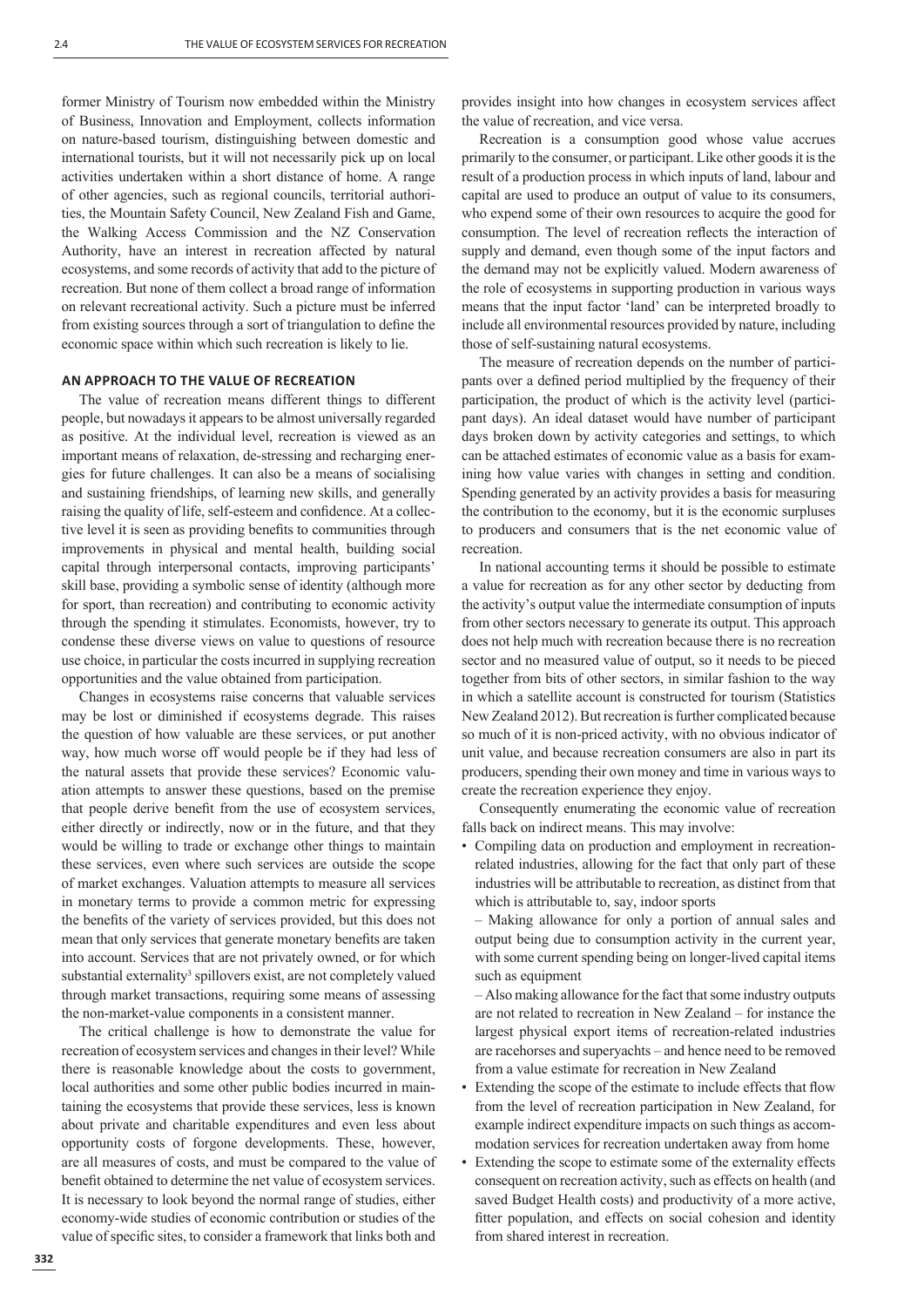Extending the scope of the evaluation becomes progressively more difficult with each successive addition of a new layer. Even then the value is not complete, as recreation participants get value from recreation over and above what they actually spend on gear and travel costs to create the experience. The difference between what they actually pay and what they would be willing to pay is a consumer surplus, and is the major reason for the development of techniques of non-market valuation to establish the value of changes in recreational opportunities and sites.

For much outdoor recreation in New Zealand there is no market exchange mechanism due to 'missing markets', making it difficult to assess the value of the activity and the return to its input factors. In certain respects outdoor recreation displays the economic characteristics of a public good. It is impractical to impose a charge and exclude non-payers from extensive areas such as national parks or the coast because of high transaction costs, and because additional users can be admitted to such areas at near zero marginal cost, until use accumulates to a level where overuse damages the infrastructure or congestion impinges on the recreation experience for others. It would be inefficient to introduce charges that cost more to collect than the marginal cost of the activity being charged, and to impose prices that deter use that could be accommodated at negligible marginal cost to the environment and other users.

In New Zealand, as in other countries, a two-tier system of recreation management has evolved. The private sector operates intensively used facilities, such as motor camps and attractions, where a combination of relative scarcity and high throughput yields revenues sufficient to cover costs and a return for the private supplier, while the public sector controls large tracts of less intensively used land, on which facilities are often provided with cross-subsidy, on the expectation that there are positive externalities from enabling recreation in such areas.

Studies on the economic value of recreation list among the benefits such items as:

- Economic contributon, sometimes expressed as the direct and indirect (multiplier) impacts arising from investment in the recreation base of parks, trails, facilities, etc.
- Welfare benefits, expressed through participants' willingness to pay for the recreation themselves
- Productivity and health benefits associated with a more active population with lower incidence of obesity and associated ill-health, with savings in economic costs from avoidance of medical expenditures, lost productive days at work, etc.
- Education and research benefits, in that purposeful recreational activity is associated with improved mental well-being and a boost to learning capabilities, as well as making people more aware of their surroundings and able to contribute to scientific understanding of the environment
- Improvements in social capital, with people joining together in social networks for their recreation, and using the skills gained in recreational activities productively in other settings, in work, voluntary activity and at home
- Crime reduction is a benefit claimed, particularly in deprived urban contexts, for providing outlets for purposeful leisure activities and diverting people from taking up crime.

The last four bullets all have elements of positive externality, although how large is a matter for conjecture. In principle all have economic value from the avoidance of costs that would otherwise be incurred (health costs, protection against crime, etc.) and the potential for enhanced productivity in beneficial activities due to more relaxed individuals.

Effects of recreation on social capital, education and research, and crime reduction are all matters for which qualitative evidence exists, but it is difficult to translate this into quantitative measures for compiling economic valuations. These matters will be discussed where appropriate but are not immediately capable of precise quantification.

#### *Methods of valuing recreation*

Literature on the economic value of recreation falls under two broad headings: economic impact studies and economic welfare analysis. Economic impact studies focus on the current expenditures associated with recreation. The economic impact of recreational activity is usually assessed by examining how much money recreationists contribute to an economy through spending related to access, equipment, transport, guiding and other goods and services on their recreational trips. Such studies commonly focus on gross expenditures, associated jobs, and incomes (or GDP contribution), and rather less commonly on profits and tax contribution to local and central government. Some such studies prepare full satellite accounts for sport and recreation, attributing shares of other sectors' activity to sport and recreation. For example, in the UK (Cambridge Econometrics 2003) one such study attributed a share of the publishing industry's output to sport and recreation in proportion to the amount of sports coverage in publications.Tasmania has recently prepared such a satellite account, demonstrating the feasibility of applying it to a smaller economy than the UK (Sport and Recreation Tasmania 2012). Such studies encapsulate the importance of recreational activity in stimulating local business, and they provide a basis for comparison with other economic sectors, but they do not represent net benefits to the economy as they do not cover the components of externalities and consumer surplus.

Welfare analysis aims to measure economic surpluses and includes non-market values as well. The non-market value of recreation represents the economic value recreationists place on the natural resources they use, beyond what they have to pay to access these resources. For example, a day of angling often costs the anglers less than their maximum willingness to pay for the experience, and the gap between actual cost and how much it is 'worth' is a consumer surplus that contributes to economic well-being. There are other non-market effects not captured by the participants themselves, where recreation is associated with a reduction in costs falling on third parties as externalities.

From a policy perspective the valuation method required depends on the question being asked. To demonstrate that recreation contributes to the economy, an economic impact approach can be useful in identifying direct and indirect effects through the economy, which sectors benefit from new business and by how much. To demonstrate that spending on recreation provision improves the welfare of the community and makes it better off, a cost-benefit analysis that focuses on the change in values that arises would be more appropriate. In either case, apportioning part of a broader value for recreation, sport or tourism to recreation dependent on ecosystem services provides a lead in to estimating the value of ecosystem services to recreation.

The economic literature now recognises that 'Total Economic Value' (TEV) of natural resources encompasses both market and non-market values (Sharp and Kerr 2005), the components of which can be divided into:

• Direct current use values, usually measured in terms of outputs of commercial commodities or services, but for unpriced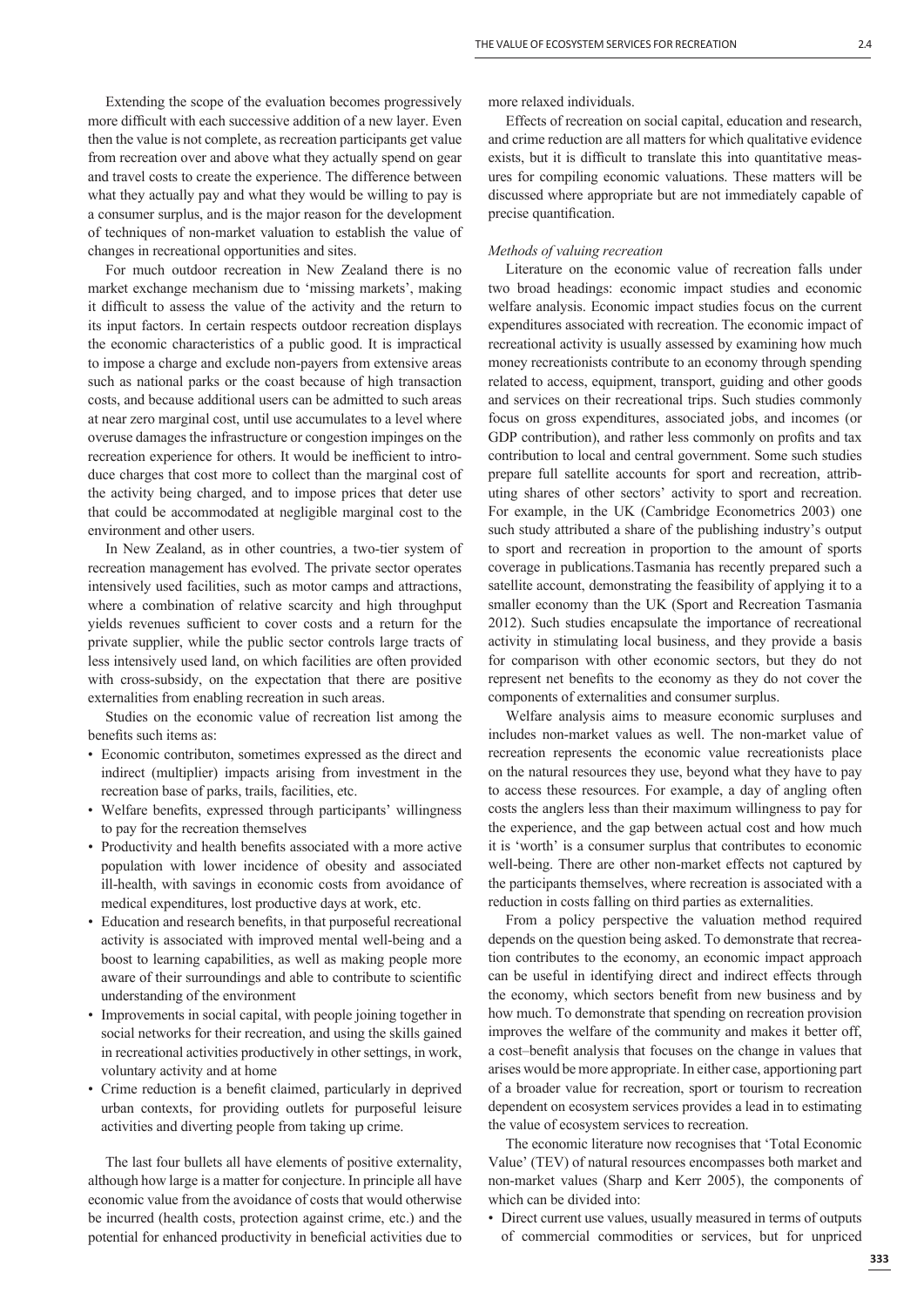recreation including non-commercial considerations of how much people pay for their recreation

- Indirect current use (functional) values, mostly referring to environmental services that support or protect economic production, consumption or assets (e.g. flood reduction) but in the case of recreation, reflecting such outcomes as health and productivity gains for participants supporting other economic activities
- Future use values, that is, the benefit gained from retaining resources for future consumption, particularly where there is a possibility that future technology will increase the usefulness of the resource, including both:

 – option value: the value of retaining a resource for own use in future (e.g. recreation tastes change through the family life cycle);

 – bequest value: the value of retaining a resource to bequest to future users

• Non-use values (sometimes called passive-use values, but not to be confused with passive activities like picnicking) reflecting current preferences to preserve the existence of the resource into the future, without prospect of any direct use benefit for the current holders of this preference.

The direct current use, future use and non-use values will all be reflected in people's willingness to pay to retain the opportunity for future recreation. Indirect current use value may not be, as it arises from positive externalities giving rise to avoided costs for third parties.

The choice of method for valuing recreation on natural areas is broadly between:

- Market values of nature-based goods and services
- Cost-based methods that consider avoided costs or the value of the next best alternative means as obtaining the same service as that provided by ecosystems
- Revealed preference methods that infer a value for recreation opportunity from some associated or 'surrogate' market indicators, such as travel costs or the variability of house prices with proximity to recreation areas
- Stated preference techniques that directly question a sample of respondents about their willingness to pay to access the recreational opportunity.

In principle it is possible to estimate different layers of value from the different services provided by natural ecosystems. This is the approach that has been tried overseas, resulting in estimates that give more of a snapshot of the size and composition of economic contribution than an indication of marginal value of additional recreation (Ghermandi et al. 2009).

For New Zealand's conservation assets, the most readily quantifiable ecosystem services yield market values for commercial operations such as tourism and recreation concessions, locations for filming, rentals for transmission facilities and so on. Ecosystem services requiring non-market valuation are services for downstream water use (flood moderation), contributions to biodiversity survival and non-priced recreational access. Where trade-offs arise between commercial and non-commercial services, the latter can only be weighed in economic terms with some form of non-market valuation. Development or encroachment onto those assets is likely to increase the market value of commercial services obtained from them, but also reduce the non-market values. A critical issue, therefore, is whether the total value of resource under development is greater or less than when

retained for recreation.

Because of the complexity and expense of undertaking environmental valuation, interest has grown in what is known as 'benefit transfer'. This entails applying an economic value estimate from one site to a similar project at a different site. The simplest approach is transferring unit values (such as a value per visitor day). Studies have shown, though, that people may have quite different values for different sites (Kerr and Sharp 2004).

An alternative is to estimate a demand function from one site and transfer that to the new site, using local variables appropriate to that site. For example, recreation value could be a function of local population, distance from the site, and the availability of alternative sites. This function can be transferred from one site to the next to reflect differences in these contextual characteristics.

International literature recognises that benefit transfer can be useful, but also that it is often not done very well (de Fries and Pagiola 2004). The importance of site context points to the danger of relying on results from international studies to infer value for a local resource in New Zealand. Conditions, tastes and opportunities may be quite different between communities within and between countries. It also means that some of the rules of thumb used in decisions involving the environment are less appropriate for recreation than for other environmental factors. For instance, in the practice of the Resource Management Act 1991 it is common to distinguish effects as of national, regional or local significance, often with the implication that the national carries higher weighting than the local. But from a national perspective there are usually many recreation opportunities and substitute sites, implying low retention value for any particular site. Whereas at a local level alternatives may be scarce so removal of a site can impose much larger costs on local users, implying a high retention value.

One further approach to valuation is deliberative methods such as focus groups or citizen juries, which enable a sample of the public to give a more informed and considered response to resource use choices than in the time-constrained context of a stated preference survey. Overseas these have been used as standalone alternatives to stated preference valuations, or sometimes in conjuction with them to verify the results (Spash et al. 2005). This approach has not been used much in New Zealand to date, where focus groups tend to be used as a precursor to stated preference studies or as a means of revealing issues for shaping the questions rather than for validating the results.

#### *Role of non-market valuation techniques*

There is an extensive literature on environmental valuation in general, along with reviews of state of the art applications (OECD 1994) and works relating it to economic impact and efficiency analysis techniques (Peterson et al. 1992). This runs from early recognition of the sources of positive value for unpriced environmental resources (Krutilla 1967), through consideration of the way in which such values change over time (Fisher et al. 1974) to a range of refinements in techniques to elicit such values. The process of non-market valuation received wider recognition following the 1989 *Exxon Valdez* oil spill, as a result of which a so-called NOAA<sup>4</sup> panel of experts (including two Nobel laureate economists) provided a set of recommendations for stated preference valuations suitable for use in judicial settings (Arrow et al. 1993). As stated preference methods are based on hypothetical questions there is doubt over whether responses reflect what actual behaviour would be, fanned by valuation results that often appear high relative to observable behaviour (Clough 2010). The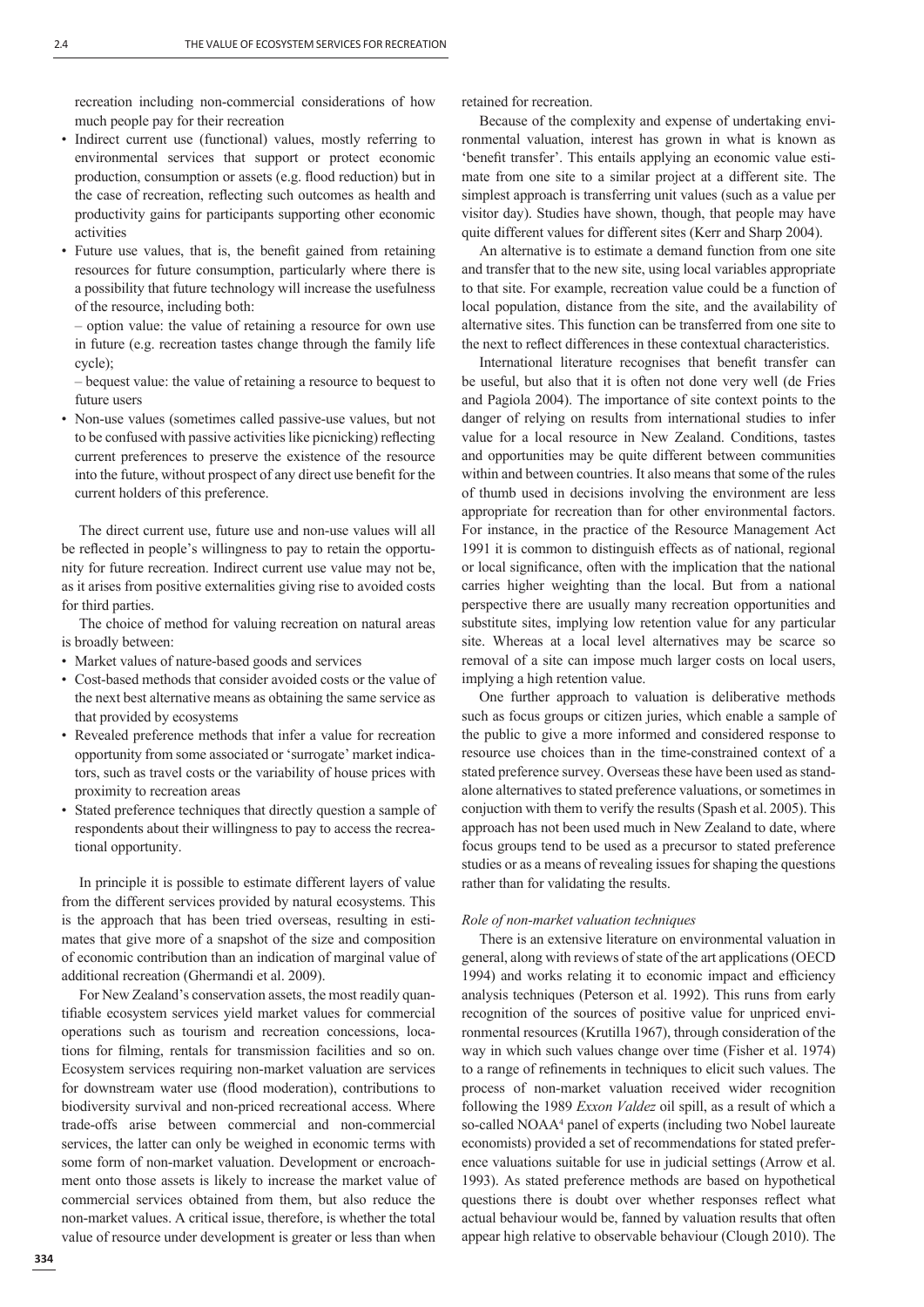practical usefulness of this endorsement of stated preference methods of valuation divided opinion at the time (Diamond and Hausman 1994; Portney 1994) and continues to do so (Carson 2012; Kling et al. 2012; Haussman 2012).

The basic problem in evaluating a public recreation resource is that the usual yardstick of value, a consumer price, is partially or totally lacking. Non-market valuation techniques have been developed to address that problem and infer an economic value in the absence of clear market prices.

Valuation methods vary by their derivation and scope. Cost-based valuation techniques (such as lost outputs, defensive expenditures, replacement costs or 'shadow' projects), are readily implementable but largely exclude aspects of consumers surplus. To capture these aspects of value it is necessary to resort to non-market valuation techniques measuring willingness to pay, including revealed preference methods that derive demand curves for unpriced environmental attributes from associated actual expenditures, such as travel cost analysis (TCA) of recreational sites and hedonic pricing methods (HPM) that isolate an amenity value from house prices. But to capture future use or non-use values it is necessary to resort to stated preference techniques such as the contingent valuation method (CVM), which asks respondents directly their willingness to pay for a specified environmental change; or the related techniques of choice modelling (CM), contingent ranking and conjoint analysis, all variations on a process for eliciting respondents' preferred package of attributes, as well as a willingness to pay for it.

For outdoor recreation that is informal or outside market transactions, market-based valuations clearly have limited application. It is possible to examine the price and quantity data for commercial recreation services, like guiding concessions in national parks, but these only capture a portion of total recreational activity. The value of these services is also a poor guide to the value of other 'similar' non-commercial recreation as the participant experience is not the same – indeed, the differentiation of the concession offering from the do-it-yourself alternative is the basis for concession pricing and generating return for the additional resources required. The daily charge per adult user on guided walk concessions on the Milford and Routeburn tracks is about nine times that on DOC's freedom walking options on the same tracks, and that differentiation can only be sustained by substantial differences in the service offerings.

Outdoor recreation has a distinctive characteristic in that people travel to specific locations to consume it in situ. This is the essence of the travel cost method, the longest established non-market valuation for recreation, which was developed in the USA by Marion Clawson, Jack Knetsch and other economists into a two-stage derivation of a demand curve for visitation to a particular site. Bouma (1976) later reversed the site-specific nature of Clawson's method to envisage a model with a central population area surrounded by a number of separate parks, the use level and value of which was described by a function of travel costs and congestion at each individual park. That approach was later refined into the hedonic travel cost method by Brown and Mendelsohn (1984). However, this has not been much used because of formidable data requirements and it has received damming reviews for involving considerable inaccuracy and not providing useful information for many important policy questions (Bockstael and McConnell 1998).

The travel cost method (with numerous modifications) has been widely used and has two principal advantages over other valuation methods: it is relatively easy to apply with well-known data requirements; and it is based on actual expenditures and real behaviour. Its main limitations are that it is only suited to valuing single sites attracting visitation from a sufficiently wide area to exhibit variation in travel cost between origin and destination.

The basic expression is:

$$
V_{ij} = f(C_{ij}, T_{ij}, A_i, S_i, Y_i \dots)
$$

Where  $V_{ii}$  = visitation rate from origin *i* to destination *j* 

 $C_{ij}$  = travel cost from origin *i* to destination *j* 

 $T_{ii}$  = round trip travel time (or distance) from origin *i* to destination *j*

 $A_i$  = some measure for tastes for recreation in origin i

 $S_i$  = some measure of substitute sites available to origin *i* 

 $Y_i$  = income levels in origin *i* 

It has also in practice not resolved difficulties in attributing to the site travel costs that are jointly shared with other sites (Clough and Meister 1991), and in handling variables other than basic travel costs. In recent years stated preference techniques have tended to overshadow it, being viewed as more versatile in application to questions of marginal change in conditions. But the travel cost model remains useful for its basic insight about the specifics of locality of recreation markets. The value of a given resource varies according to what lies around it, both in terms of the population characteristics that affect demand for recreation, and the supply characteristics of substitutes available for the recreation provided.

#### **CURRENT RECREATIONAL ACTIVITIES IN NEW ZEALAND**

A snapshot of physical recreation activities is provided by the periodic Active New Zealand surveys, the most recent of which was published containing data for 2008 (SPARC 2009). It reports results of a survey of adults aged 16 and above and contains information on what activities they have undertaken over the past year, and also over the 4 weeks preceding the survey, to give an indication of frequency of activity. The survey covers 57 different recreational and sporting activities, 23 of which are highly or somewhat dependent on the natural settings provided by ecosystem services. The distinction between the two categories of dependency is unavoidably arbitrary and open to debate, but activities in the 'somewhat dependent' category are those that either commonly occur with limited contact with the outside elements (such as motor sports), or those that use highly modified settings (such as golf). Activities such as sailing or surfing, in which the most important natural inputs of wind and waves are not driven by biological elements within ecosystems are nevertheless rated 'highly dependent' because of close contact with water and the significance of water quality.

The results of that survey are summarised in Figure 1. Activities with the highest participation are those which are somewhat dependent, such as walking, gardening, swimming and jogging. The highest of the highly dependent categories is sea fishing  $(17%)$ , followed by tramping  $(9%)$  and a range of other outdoor pursuits.

Another source of information on recreational activities exposed to ecosystem services are the statistics on nature-based tourism compiled in 2009 by the former Ministry of Tourism (now absorbed within the Ministry of Business, Innovation, and Employment). These statistics, compiled from surveys of domestic and international tourists, identify a number of recreational activities undertaken by tourists, calculate the number of visitors participating in each activity and the propensity, or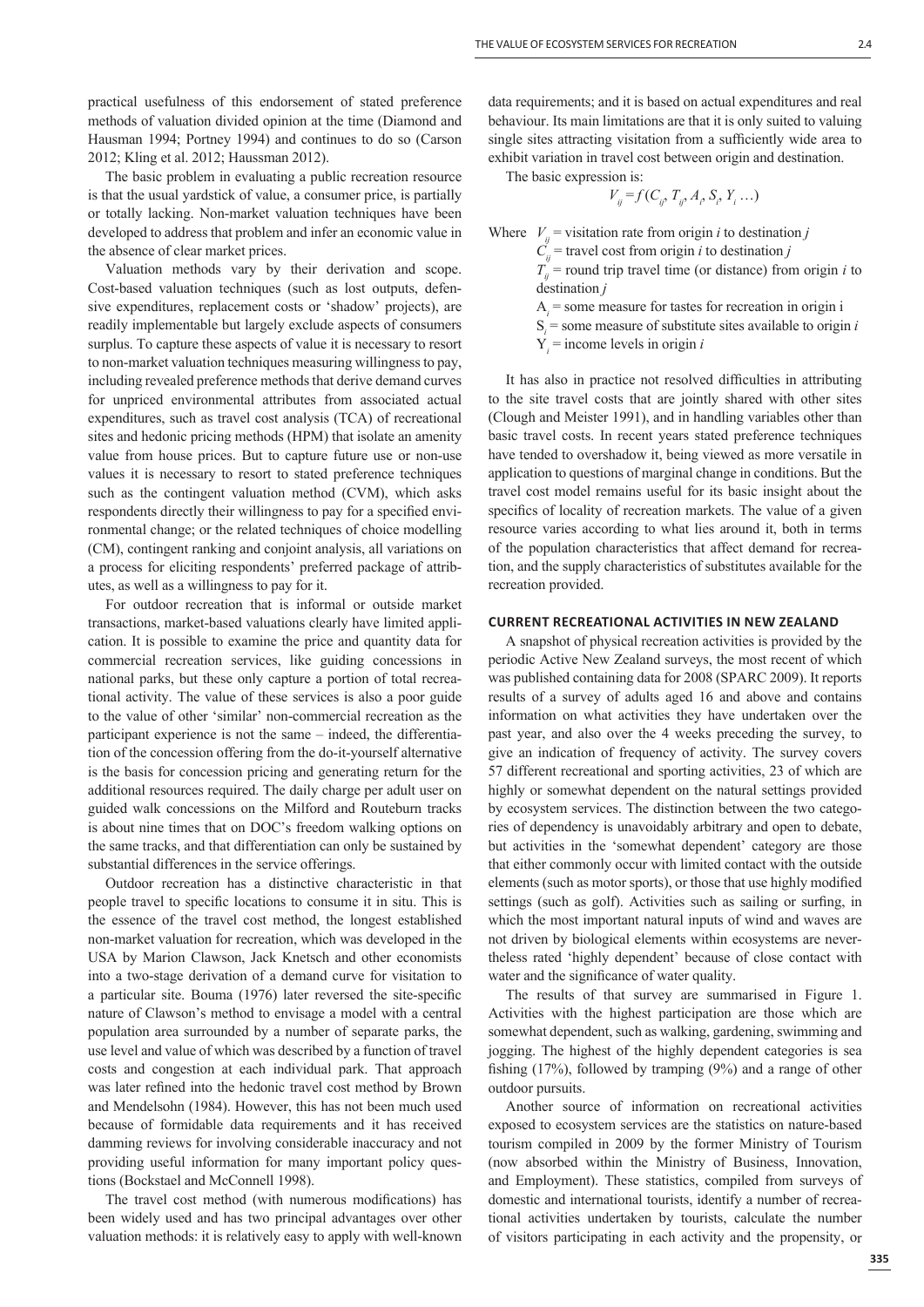likelihood, of all tourists to take part in an activity.

A Tourism Profile document issued in 2009 identified the top 30 naturebased activities undertaken by international and domestic tourists in 2008 (Ministry of Tourism 2009). These estimates simply identify if tourists participated in nature-based activity on their stay, not how much of their trip and expenditure was attributable to these activities. Some results from this are summarised in Figure 2.

For domestic tourists, 22 of those top 30 activities are clearly identifiable as recreational activities relating to ecosystem services; the others are either passive tourist attractions (e.g. geothermal site visits) or destination-type categories for which the recreational component is not identified (e.g. rivers, lakes, mountains). International tourists have rather more of these unspecified categories in their top 30, which includes 13 recreational activities shared with domestic tourists but also a number of wildlifewatching activities that do not register on the domestic tourists' top 30 list. For most of the shared activities, there are far more domestic tourists recorded than international tourists, but the propensity of tourists to participate in an activity is greater for interna-



**FIGURE 1** Percentage of New Zealand adults participating in different recreation activities (data from SPARC 2009).



**FIGURE 2** Tourist participation in nature-based activities (data from Ministry of Tourism 2009).

tional than for domestic tourists for all the activities they share in common. This is a reflection of there being far more domestic tourist nights than international tourist nights recorded each year, most not having nature-based recreation as a primary motivation.

The SPARC and Ministry of Tourism figures are confined to participation, not levels of activity like participants' days engaged, which would give a better indication of resource and time inputs into recreation activity. Another source that addresses this is the Department of Conservation's National Visitor Database, which for a given year shows the number of visitors to each of over 4000 defined areas or track segments across the conservation estate of national parks, forest parks and reserves. These visitor numbers are divided according to the categories of DOC's recreational opportunity spectrum, on the assumption that the type of visitor and the requirements they seek can be inferred from the types of facility they use. There are six categories: short-stop travellers, day visitors, overnighters, back-country comfort seekers

(the typical user of Great Walks and similar serviced tracks), back-country adventurers (conventional trampers and hunters for whom more basic facilities suffice), and remoteness seekers (selfreliant wilderness enthusiasts who seek no facilities).

Referring to Southland as an illustration, the raw figures from the database show a preponderance of short-stop travellers (Figure 3). On sheer numbers they account for over three-quarters of visits to the DOC estate, which may suggest the bulk of DOC's resources should be allocated to so-called 'front-country' areas, with easy access and close to population centres, rather than facilities spread across the less accessible back-country. However, the value attached to each visit will in part be a function of visitors' time spent on-site, as this is one of the inputs into the production of recreation, which would give a different distribution of visitation across the categories.

Figure 4 shows the results of weighting the different visit categories according to the time spent on-site. For this illustration a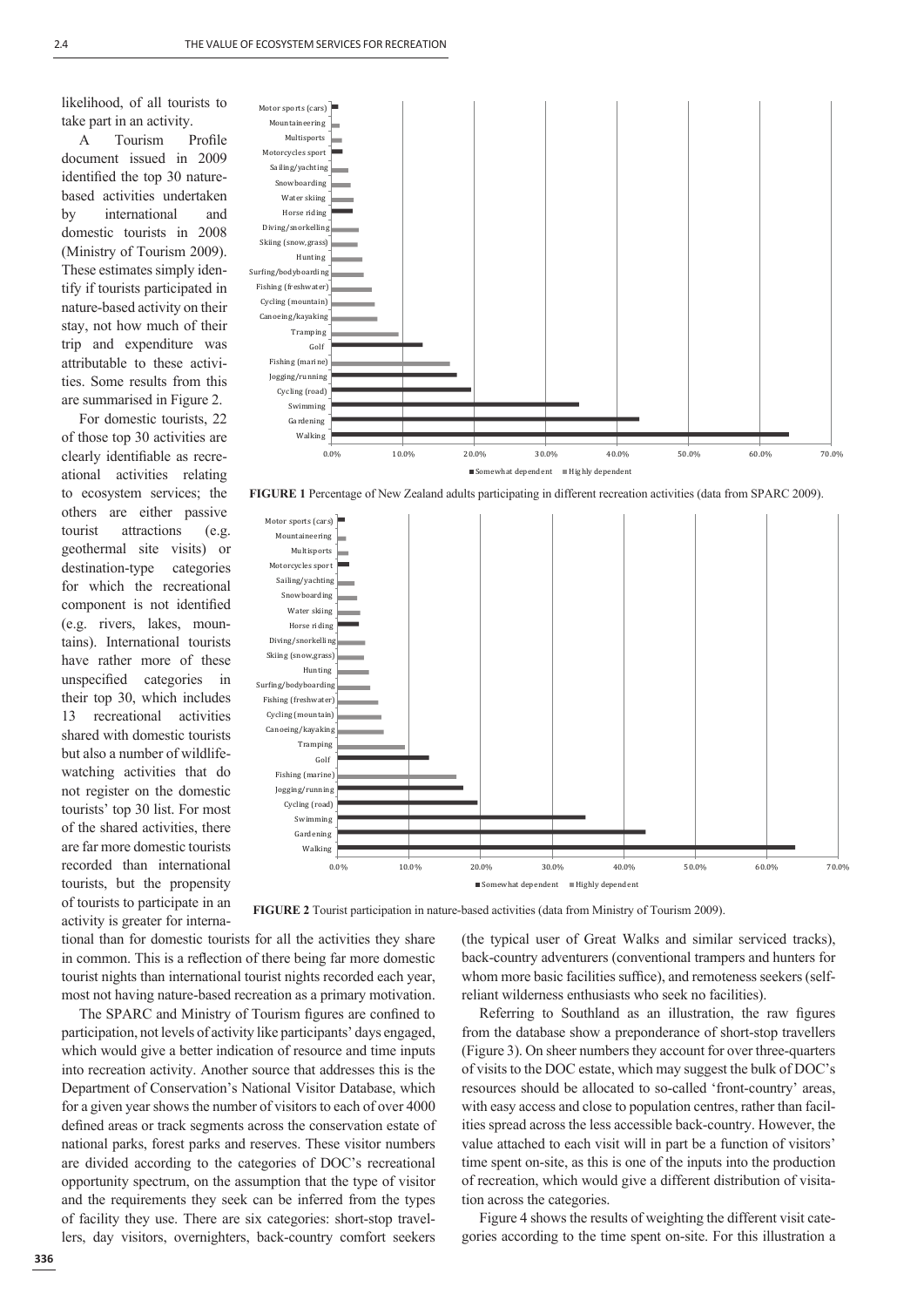

**FIGURE 3** Raw records of visitors to conservation land (data from the Department of Conservation's National Visitor Database, Southland).

day visit is given a weighting of 1 standard day, overnighters 2 days, back-country comfort seekers 3 days (most Great Walks can be completed in 3–5 days), back-country adventurers 4 days and remoteness seekers 5 days. Short-stop travellers are given a weighting of 0.1 standard days. The results would give the backcountry categories of visitor a slight majority of visitor days, a not unsurprising result as Southland contains the country's largest but least accessible national park in Fiordland, and also all or part of world-renowned Great Walks such as the Milford, Kepler and Routeburn tracks. The weighting of categories in this illustration, however, is based on an assumption that the more remote the visitor experience, the greater the time required to access it. Improving information on the average times per visitor category, perhaps through surveys of visitors on different types of track, would improve the basis for weighting, but that has its own challenges for collecting information across widely dispersed sites with low individual use levels.

This brief review shows that existing data provide some information on recreation dependent on ecosystem services, but do not mesh sufficiently well to provide a complete picture of the patterns of such recreational activity. The two sources provide snapshots of participation levels, though they contain differences that are difficult to reconcile. The most comprehensive data on activity levels exist for the conservation estate, but these do not cover recreation on private land, rivers or beaches which other sources indicate these attract a high level of recreation activity. While there may be other sources of data to add to the mix, a complete picture of recreational activity levels across recreation categories, parts of the country and ecosystem types appears to be some way in the future.

### **ESTIMATES OF VALUE OF CURRENT RECREATIONAL ACTIVITY**

If information on the amount of recreation activity is uncertain, estimating the value of recreational activity is also going to be fraught with difficulty. According to Booth (2006), most information on benefits of recreation in New Zealand relates to visitors' satisfaction with on-site experiences. This represents



**FIGURE 4** Percentage of visitor days spent by different categories of visitor (data from the Department of Conservation's National Visitor Database, Southland).

only one type of benefit, and to the extent that New Zealand studies have addressed wider consequences of recreation and off-site effects at all, they have been mainly limited to economic benefits.

There is a wide range of research on visitors to public conservation areas in New Zealand as summarised in Lovelock et al.  $(2011a, b)$ , although most of this is about visitor profiles, social characteristics, behaviour and biophysical impacts, with little direct reference to economic effects. Where this research has addressed ecosystem services, it has focused on biophysical services, not cultural ones (McAlpine and Wotton 2009).

In New Zealand, valuation of conservation land falls into two broad categories. Government agencies and councils have commissioned a number of economic impact analysis studies of specific regions, or attributed a portion of total tourism business to nature-based activities. Academic institutions, however, have tended to focus on applying and developing non-market valuation techniques, often at a more site-specific level than the regional impact studies.

Numerous studies have been undertaken on the economic value of visitors to New Zealand, as summarised in the 2009 report for the Ministry of Tourism (Tourism Resource Consultants 2009). Such studies concentrate on measures of economic impact - expenditure, economic value added<sup>5</sup> and length of stay, but some also identify costs identified by public agencies at national and local level to identify the yield of different types of tourism. Several such studies have been prepared for the Department of Conservation covering specific recreation assets on conservation land, including the Queen Charlotte Track and Abel Tasman National Park (DOC 2005), the West Coast (DOC 2004) and Fiordland (DOC 2006a), as reported in the *Value of Conservation* (DOC 2006b). A recent study of the value of concessions on conservation areas reviewed some of this earlier work and nonmarket valuation studies, particularly with respect to the social impacts on 'gateway' communities at focal points where people enter or leave conservation land (DOC 2011).

One of the most elaborate of impact studies is one commissioned by SPARC on the value of sport and recreation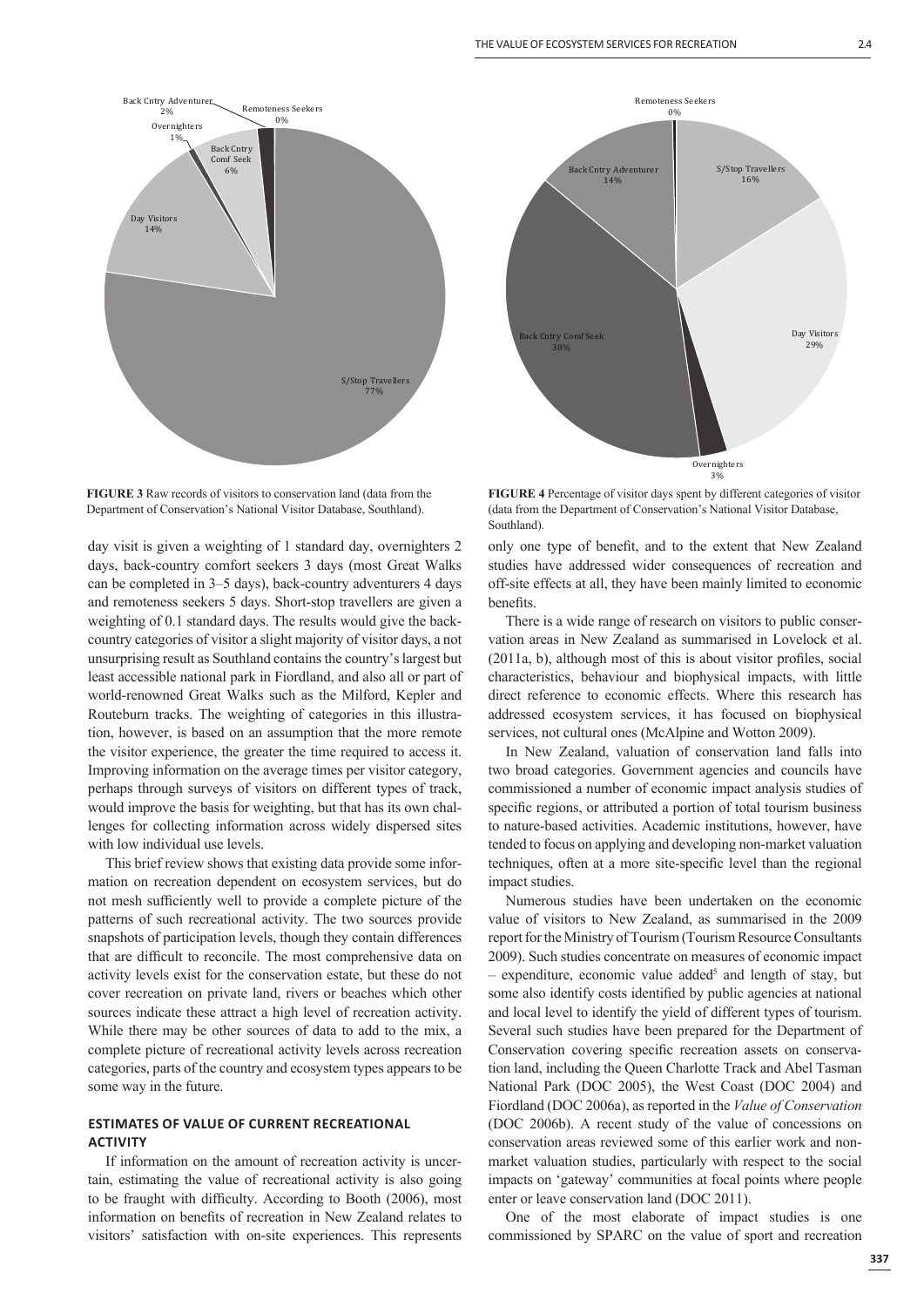(Dalziel 2011: Table 1). This built on some earlier studies for the Hillary Commission that not only assembled data on the measured production related to sport and recreation in New Zealand, but also included estimates of non-market effects, such as the contribution of volunteers' input into sport and recreation activity (BERL 2000).

| Value of Sport and Recreation of New Zealand 2008/09 |                     |                    |                            |
|------------------------------------------------------|---------------------|--------------------|----------------------------|
|                                                      | Value added<br>\$bn | Cumulative<br>\$bn | GDP share<br>$\frac{0}{0}$ |
| Sport & recreation<br>industries                     | 3.840               | 3.840              | 2.1                        |
| S&R Infrastructure<br>providers                      | 0.670               | 4.510              | 2.4                        |
| Volunteers                                           | 0.730               | 5.240              | 2.8                        |
| Productivity & health benefit                        |                     |                    |                            |
| Work productivity                                    | 0.281               |                    |                            |
| Improved health outcome                              | 3.947               |                    |                            |
| Personal costs (injuries etc)                        | $-3.190$            |                    |                            |
| Total                                                | 1.038               | 6.278              |                            |
| Time vaue of participation                           |                     |                    |                            |
| Participation                                        | 5.338               |                    |                            |
| Volunteering services                                | 0.654               |                    |                            |
| Watching youth sport                                 | 0.956               |                    |                            |
| Total                                                | 6.948               |                    |                            |
|                                                      | $-1.038$            | 5.910              |                            |
| Total value of sport and<br>recreation               |                     | 12.188             |                            |

| <b>TABLE 1</b> A multi-level value of sport and recreation |  |  |
|------------------------------------------------------------|--|--|
|------------------------------------------------------------|--|--|

#### *Source: Dalziel 2011*

The 2011 study extends the boundaries further, by providing estimates for successively widening scope of economic effect that can be associated with sport and recreation. The most narrowly defined estimate of impact is for 17 sport and recreation related industries, which together produced \$3.8 billion value added, equivalent to 2.1% of national GDP for the 2008/09 study year. The list of industries covers sport and recreation instructors, venues and facilities management, manufacture and retailing of recreation goods, nature reserves and conservation parks operation. It also includes boatbuilding and repair services and horse farming, whose large export items – super-yachts and thoroughbred racehorses – boost the estimated value although having little connection to recreation participation in New Zealand.

Extending the scope of the estimate to include sport and recreation infrastructure providers, such as central government expenditure on physical education and local government value added to the construction industry from spending on new sport and recreation facilities, adds another \$0.7 billion to the total. The estimate is expanded further to include the contribution of volunteers, valued at the opportunity cost of volunteers' time at an assumed wage rate to arrive at a combined value of \$5.2 billion, equivalent to 2.8% of GDP.

From here the estimate pushes into new territory, claiming value from improvements in work productivity, health benefits and personal injury costs. The work productivity gain is calculated from an Australian study that suggests fewer days off work for the fit and active proportion of the population, and it may not be unreasonable to assume a similar outcome in New Zealand. It also follows an Australian lead to combine current recorded activity levels and Australian estimates of the risk of premature death from inactivity (Medibank Private 2008; Frontier Economics 2009) to estimate the cost of inactivity avoided from participation in sport and recreation. This approach provides a dollar figure but is certainly an overestimate of benefits, as it basically uses the average cost per inactive person as the benefit (avoided cost) per active person. However, that average cost of the inactive represents a distribution of costs ranging from very high for the most inactive and seriously unwell people, to quite low for those just below the five by 30 minutes of moderate exercise per week threshold that divides the active from the inactive. The average cost avoided per active person is closer to the lower end of the inactive cost distribution than to the upper end, or to the mean. It might reasonably be estimated by the cost saved by someone crossing over the threshold from inactive to active status, but that is a marginal value and it is not reasonably estimated by the rather higher average cost of all inactive people.

Finally the estimate claims an additional \$5.9 billion of value from the opportunity cost of time of participants and volunteers, on the grounds that each participant must value their participation time at least as much as their opportunity cost in earning potential. This is at odds with the accounting framework being used for the study. It gives an estimate closer to a gross output than a value-added one, with no identifiable costs to offset against it other than the value of time which is already serving as a proxy for the benefit. It cannot be added to or compared with GDP or other economic aggregates without making similar adjustments to all other activities in the economy – like inflating the value of food production by the opportunity cost of time spent preparing and eating it. This study illustrates the paucity of data with which to compile impact analyses of activities like recreation, and the risks of pushing the framework to incorporate externality effects that it is not designed to measure.

Interest in non-market valuation in New Zealand was pioneered in the agricultural faculties at Lincoln and Massey universities, and has spread to Auckland, Otago and more recently to a growing interest at the University of Waikato. There has also been interest among private economic consultancies, including non-market valuations for biosecurity assessments (Bell et al. 2008; Nimmo-Bell 2011) and in transport applications (Miller and Guria 1991).

Kaval and Yao (2007) reviewed non-market valuation studies and estimated the benefits of New Zealand outdoor recreation. building on a Tourism New Zealand estimate (which appears not to have been since updated) of over 4 million international and domestic outdoor recreation participants in 2006, giving rise to an estimated 72.5 million recreation days in the year (18 per participant on average). Kaval and Yao estimated an economic contribution of recreation that year of \$3.8 billion attributable to outdoor recreation. That, however, is not the total economic value of outdoor recreation as it excludes non-market values, an omission which they rectify by undertaking a meta-analysis of 19 non-market valuation studies of recreation activity, to derive an average value per recreation day.

They found the average value per person day was \$71, which spread across 72.5 million outdoor recreation days implied a total value of \$5.17 billion per year – equivalent to about 3% of GDP in 2007. That survey omitted a number of non-market valuation studies so Yao and Kaval (2007) in a wider survey of non-market valuation updated and revised their analysis for recreation. This resulted in a lower estimated value per person-day of \$57 and aggregate consumer surplus of \$4.1 billion per year (equivalent to 2.5% of GDP).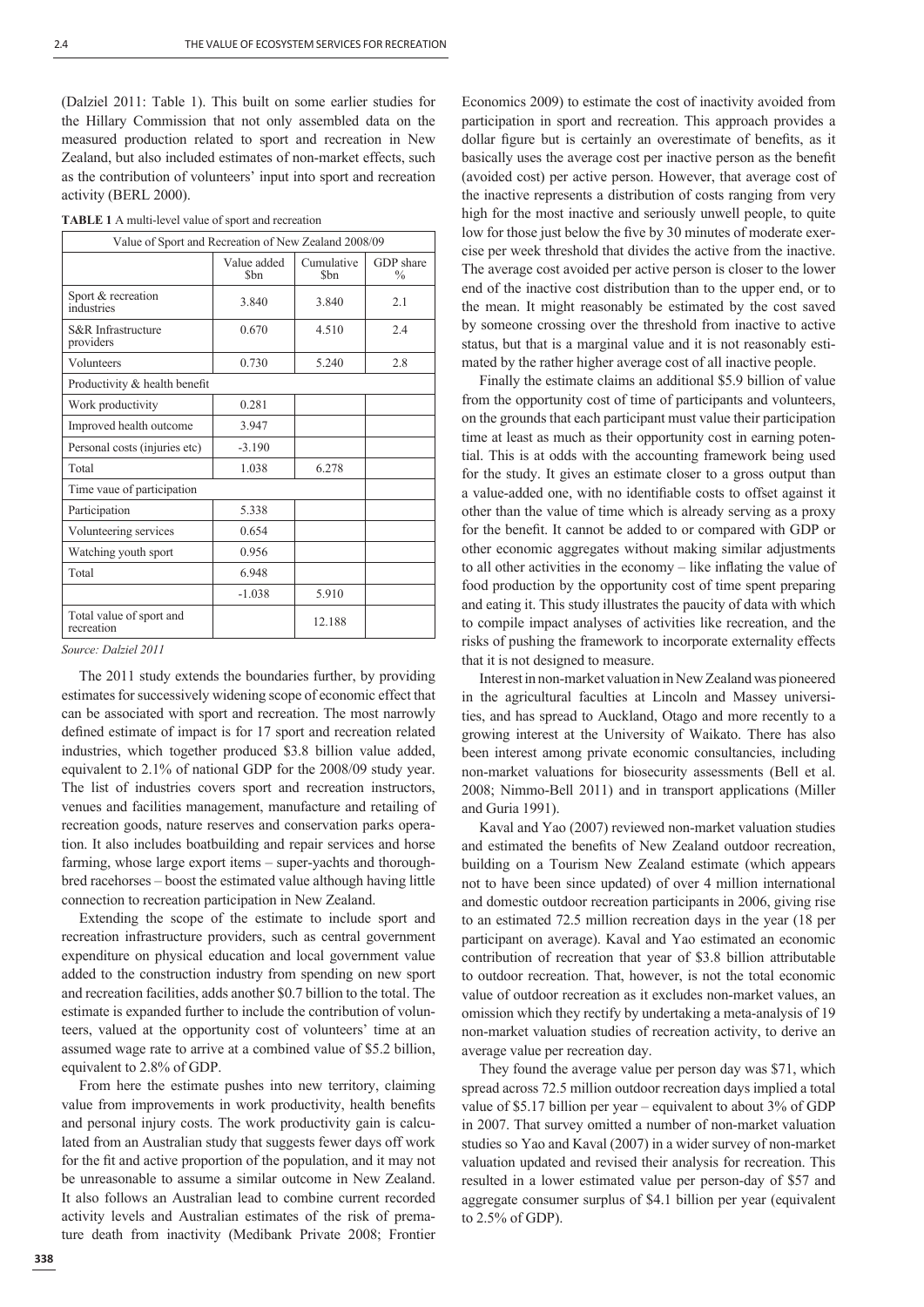

**FIGURE 5** Number of studies applying non-market valuation techniques to recreation in New Zealand (data from Lincoln University (2012) New Zealand Non-Market Valuation Database).

Yao and Kaval (2007) report South Island values are on average \$131 per visitor day, considerably higher than North Island values (\$28 per visitor day) and surmise there may be location bias due to South Island studies containing more sites with national or international attraction (e.g. Milford Track, Mount Cook) and North Island studies including more sites of local or regional significance. They distinguish tramping (on Great Walks) and climbing as high value activities worth more than \$100 per visitor day, fishing as a moderate value activity, and camping and picnicking as low value activities worth less than \$35 per visitor day.

They also report a very wide variation in value of a recreation person-day, from \$0.38 to \$622, reflecting the averaging of results from diverse non-market valuation studies undertaken with different techniques and different contexts, and little ability to control for variations in local preferences and demand, availability of substitutes, awareness and accessibility of national and international tourists.

Kaval and Yao's estimate of \$3.8 billion economic contribution of outdoor recreation in 2006 is coincidently the same as Dalziel's estimate for sport and recreation in 2008. Converted to 2008 dollar terms the 2006 estimate is 6% larger than the 2008 estimate, which is of an ostensibly broader sector. This is a result of differences in assumptions and methods to overcome data limitations. The economic contribution of ecosystem-dependent recreation is probably within the bounds of these estimates, but neither estimate is sufficiently reliable to determine what that proportion might be.

At time of writing Lincoln University's New Zealand Non-Market Valuation database contains 43 studies giving results for recreation affected by ecosystem services. Figure 5 shows the most frequent technique applied has been contingent valuation with 20 studies, followed by travel cost analysis (17), benefit transfer  $(5)$  and choice modelling  $(1)$ . The low frequency of choice modelling is something that can be expected to change: not only have advances in computational techniques made these studies relatively easier to apply than formerly, but also international studies have shown their ability to reveal variations in value for different attributes that are potentially useful in managing the



**FIGURE 6** Non-market valuation studies of recreation types in New Zealand (data from Lincoln University (2012) New Zealand Non-Market Valuation Database).

mix of features such as open space, forest, and tracks found at sites used for recreation (Hanley et al. 1998). Such detail would also be useful in estimating the economic consequences in marginal changes in ecosystem services provided for recreation.

Figure 6 shows the breakdown of non-market valuation studies applied to different types of recreation. The most frequent application is to general recreation, which covers the valuation of visits to particular locations without distinguishing activities. In none of these types of recreation is there a large number of studies, indicating that for benefit transfer purposes there is a small pool to draw from and, as yet, little basis for expecting meta-analysis to comprehensively be able to control for all influential variables. One thing the non-market valuations do show is that the highest daily values for recreation come from specialist activities, whose participants invest in training, equipment and time to perfect their craft. Casual recreation like sightseeing has very much lower value, which suggests that simple headcounts of recreationists displaced and new visitors brought in by a new development are not necessarily a good indication of value gained or lost.

In summary, valuation of recreation and tourism in New Zealand to date has concentrated on economic impact and multiplier analysis, as represented in DOC's *Value of Conservation*  (2006b), or on non-market valuation of specific sites and resources. While the impact studies provide some information on the contribution of nature-based recreation and tourism to the regional and the national economy, they do not cover full effects of externalities. They also are not informative for questions such as what would happen to the net value from nature-based recreation in a region if some of the natural assets were to be modified or transformed by other uses. The non-market valuation studies are dominated by stated preference studies, which raises questions about the values used and their suitability for wider application through the benefit transfer technique.

An example of what can be achieved in assessing the value of recreation from natural ecosystem services is provided in the UK's National Ecosystem Assessment Economic Analysis Report (2011). Antara et al. (2011) combine valuation with a GIS framework in their economic assessment of the recreational value of British ecosystems. While noting that specific activities, like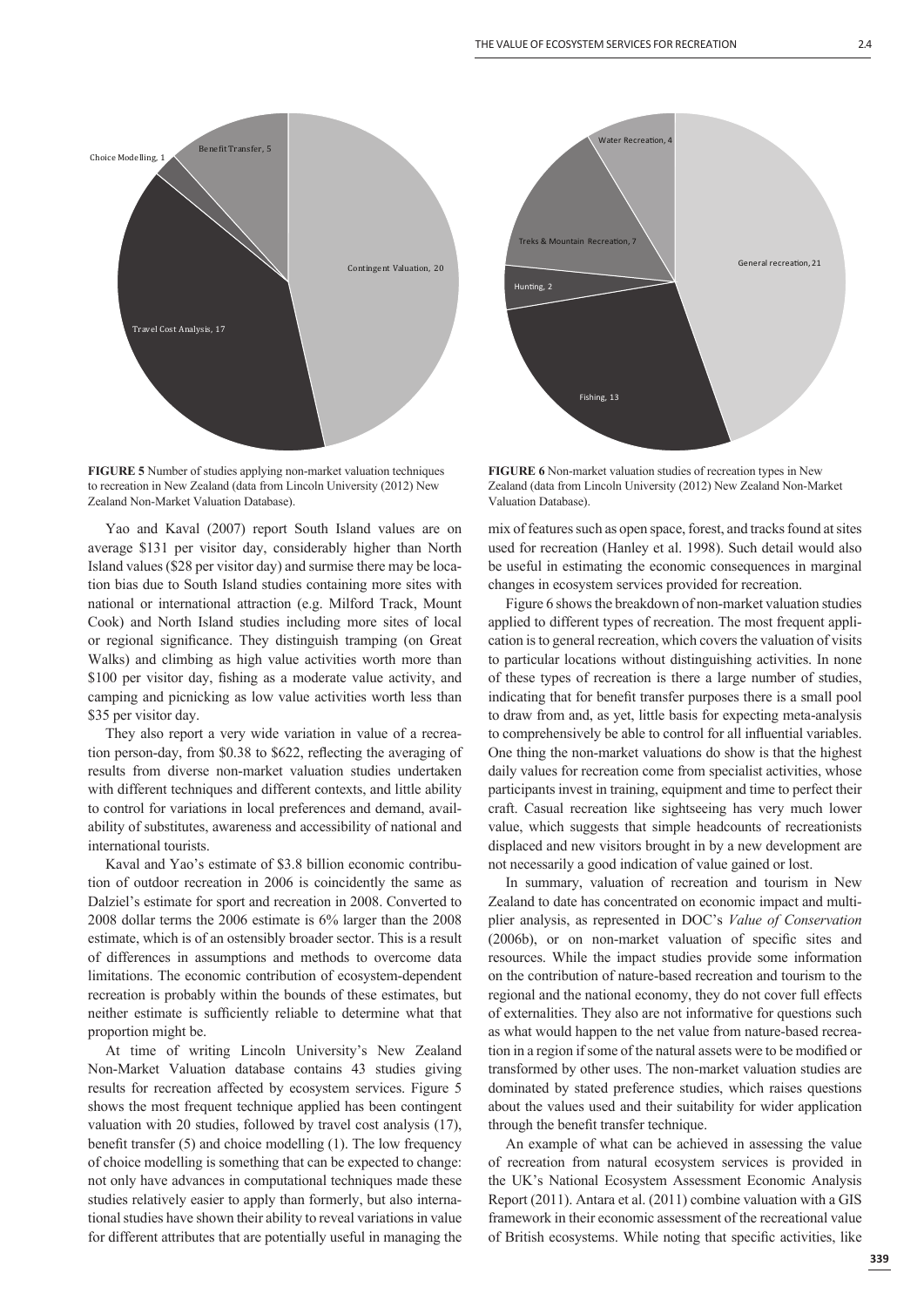recreational fishing, can have substantial impacts in their own right that are traceable through analysis of expenditures and employment, they see informal recreation activities comprising the bulk of ecosystem-servicerelated recreation. These are less readily discerned in published statistics, but clearly generate substantial recreational value that would be affected by changes in the delivery of those services. They also stress that the outdoor recreation values generated by any given resource are likely to vary substantially depending upon their spatial context, that is, the same type of resource can have



**FIGURE 7** Recent changes in recreation participation (data from Active New Zealand Surveys, SPARC 2009, 2001).

very different numbers of visits and values in different areas, depending on their surroundings. To overcome this they develop a novel methodology incorporating:

- A site prediction model, to determine the likely location of potential recreation sites in six scenarios of different future states of the world
- A trip-generation function to model a number of factors determining the number of visits from each UK census area to any given recreational site
- A trip valuation meta-analysis that reanalyses nearly 200 previous estimates of the value of recreational visits, making allowance for the influence of environmental characteristics and the different valuation methods used.

In short the method uses the site prediction model to predict the number and distribution of sites under different future scenarios, the trip-generation model to predict visitation rates to each site, and the meta-analysis allows values to be attached to likely visitation under these scenarios, with the value per visit varying with the characteristics of each site. It depends on a substantial prior investment in data preparation, including valuation studies, metaanalyses and GIS framing.

## **TRENDS IN RECREATION AND IMPLICATIONS FOR ECOSYSTEM SERVICES**

In the absence of extensive reliable data, there are many different views about the trends and direction of recreation, depending on the perspective of the beholder. Like the parable of the blind man and the elephant, each perceives a different truth, but much energy is expended arguing from partial perspectives in the absence of a complete picture.

The Active New Zealand survey and its predecessors in 2001 and 1997 provide some information on trends (Figure 7), but are limited by changes in definitions between the surveys. Between 2001 and 2008 it shows declines in the share of population participating in walking (−11%), gardening (−16%), tramping  $(-4%)$ , skiing  $(-3%)$  and sailing  $(-3%)$ , while the biggest gains in participation were in road cycling (4%) and running or jogging (2%). Activity levels may show different patterns to participation. For instance, DOC's latest figures for its Great Walks show

increases in both visitor numbers and bednights in the years up to 2008/09, suggesting that at least part of the market for walking and tramping continued to grow over that period.

The Mountains to the Sea Outdoor Summit (DOC 2006c) painted a picture of a growing number of conflicts between different recreation activities, with calls for increasing partitioning of natural areas into zones for activities such as recreational hunting, and for national parks management to be more receptive to new forms of recreation such as recreational cycling and mountain biking, or at least to embrace adaptive management to assess effects, as is being trialled with the opening of the Heaphy Track to off-season use by mountain bikers. Another theme coming from that summit was the increasing pressure put on front-country facilities near to towns, with calls for a shift in DOC's management away from its current predominant orientation towards the back-country, which has the largest share of area under management but not the most visitors.

SPARC's (2008b) *Outdoor Recreation Review Initial Findings Report* elaborates on the challenges of a changed and changing context for recreation, caused by increased urbanisation, ageing populations, decreasing club memberships, and increasing demands for eco-tourism and adventure tourism increasing pressure on environments. It also notes pressures on people's discretionary time and the ready availability of inactive, screen-based leisure pursuits.

Dignan and Cessford's (2009) report for the Mountain Safety Council summarises the state of knowledge in New Zealand on participation levels and trends for a range of outdoor recreation activities, with implications for search and rescue and ACC injury claims. They point in particular to the ageing of populations, increasing urbanisation and concentration of population around Auckland, increased interest in passive, home-based recreation or less time-demanding recreation closer to home, and a consistent under-representation in traditional outdoor recreation among young, non-European ethnic groups. They predict that tramping is likely to remain static in absolute terms, with declines in tramping club activity offset by overseas tourists, but overall a decline in relative terms over the longer term. Hunting also faces long-term decline, as does freshwater fishing, with populations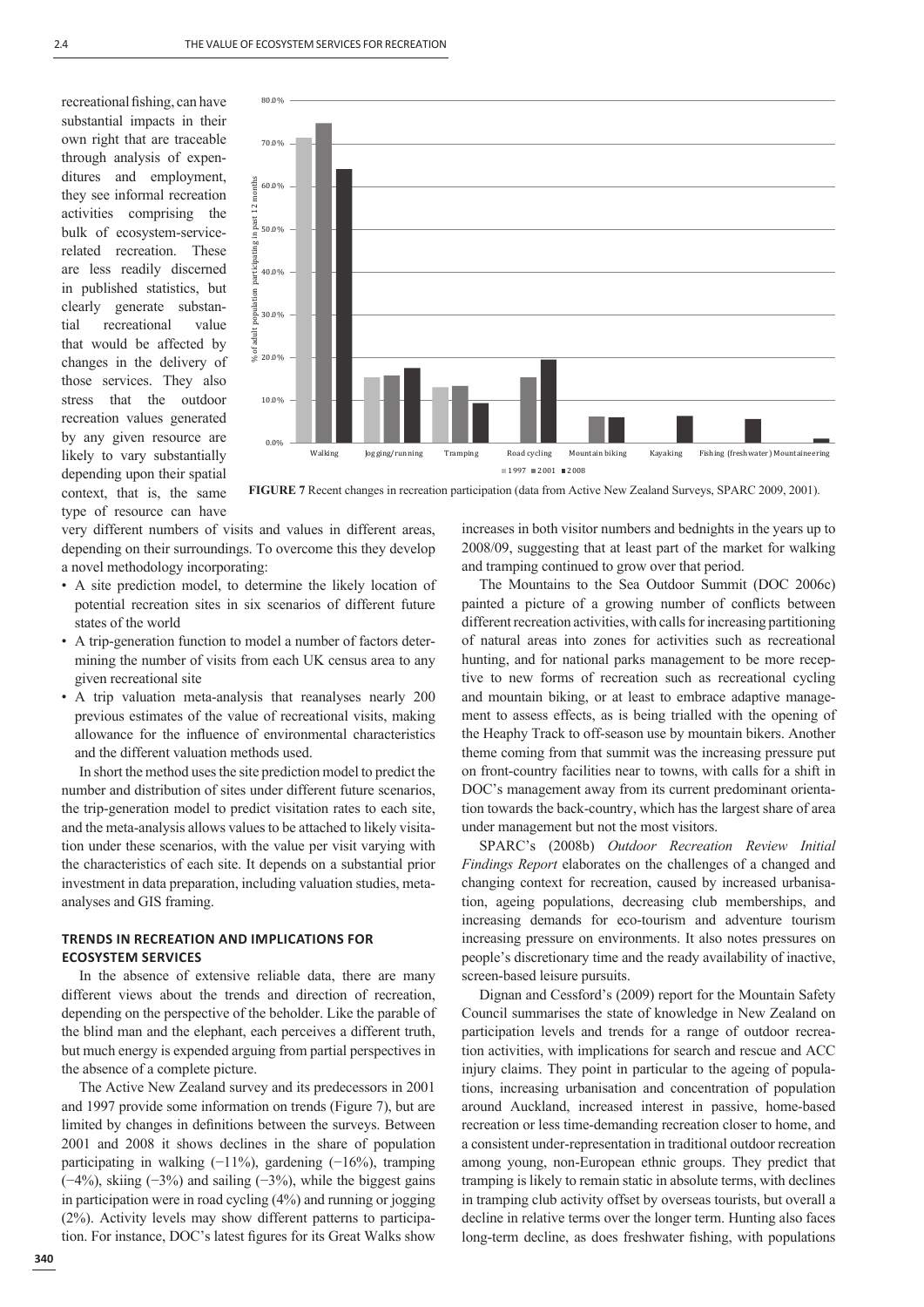concentrating in locations distant from freshwater fishing resources, but the prospect for saltwater fishing is more stable, with significant participation by non-European ethnic groups. Mountain biking has grown significantly in recent years and will continue to grow but more slowly, and will diversify into more distinct forms.

Outdoor recreation affected by ecosystem services is undergoing changes, with new pressures and demands placed on the shared infrastructure of natural ecosystems and the services they provide. Management of infrastructure reflects this, building better walking tracks and larger huts that create some supply-gener-



**FIGURE 8** Comparative track accommodation fees (Source: Charges posted on websites of DOC, www. Ultimatehikes.co.nz, www.humpridgetrack.co.nz, http://english.turistforeningen.no/).

ated demand, reinforcing trends towards self-guided recreation and away from club-generated activity. The challenge for recreation management is in decision-making in a world where tastes change and the supply of information lags behind the demands made on the infrastructure of recreation settings and facilities. Technological changes are shifting behaviours, with the Internet and mobile phones creating new avenues for gathering information and forming links with like-minded people to engage in shared interests in an informal way that is hard to monitor. At a time when organised sports are becoming more professional, commercial and subject to governance codes, informal recreation is moving in the opposite direction, to less dependence on formal structures like clubs or guides.

In this respect recreation is no different from other consumer goods, which have experienced a proliferation and diversification of forms in recent decades. There is value in heterogeneity of offerings, matching different goods and services to different needs; Henry Ford's famous dictum that you can have any colour you like as long as it is black no longer gets much support among modern marketing experts. Differentiation of service offerings is important to consumer satisfaction, so expect to see not only a greater diversity of recreation activities being accommodated within natural ecosystems, but also a greater diversity of service delivery to cater to different needs.

For example, the market for back-country tramping in New Zealand is bifurcated between the basic hut and camp offerings of DOC's facilities and the more lavish guided hiking provided by private concessionaires, the price of which per person night is about ten times that of using DOC facilities on the same tracks, and also incidently about twice the cost of guided hiking in higher-labour-cost countries in Europe (Figure 8). Those countries have the advantages of proximity to larger markets and facilities cost spreading across summer and winter uses. But the recent emergence in New Zealand of private trails, such as the Hump Ridge Track, which offer various pricing packages ranging from full guided options to self-guided 'freedom-walking', using facilities with more home comforts than the DOC standard, indicates that it is feasible to provide more intermediate services with wider appeal than either of the current offerings in New Zealand's back-country.

Given the difficulty of enumerating recreational activity and the value attached to it, it is not possible at present to answer the questions of how recreation value changes with ecosystem services. Current estimates provide some upper limits on total value but more research is required on changing values at the margin to address questions of how shifting demands are likely to change values of recreation and the implications for future management of natural resources that deliver the ecosystem services.

#### **REFERENCES**

- Antara S, Darnell A, Crowe A, Bateman I, Munday P, Foden J 2011. Economic assessment of the recreational value of ecosystems in Great Britain. Report to the Economics Team of the UK National Ecosystem Assessment, Centre for Social and Economic Research on the Global Environment (CSERGE), University of East Anglia.
- Arrow K, Solow R, Portney PR, Leamer EE, Radner R, Schuman H 1993. Report of the NOAA Panel on Contingent Valuation. Federal Register 58: 4601–4614.
- Bell B, Yap M, Cudby C, Scarpa R 2008. Valuing indigenous biodiversity. Paper prepared for FRST Project NIMMO501. Wellington, Foundation for Research, Science and Technology.
- BERL 2000. The growing business of sport and leisure. Report to the Hillary Commission, Wellington
- Bockstael NE, McConnell KE 1998. Revisiting the hedonic travel cost model. Working Paper WP 98-09, University of Maryland
- http://www.arec.umd.edu/libcomp/AREClib/Publications/Working-Papers-PDF-files/98-09.pdf
- Booth KL 2006. Review of visitor research for the Department of Conservation. DOC Research and Development Series 229. Wellington, Department of Conservation. 46 p.
- Booth KL, Lynch PM 2010. Outdoor recreation research stocktake synthesis. Report for Sport and Recreation New Zealand by Lindis Consultants, Christchurch.
- Booth KL, Lynch PM, Lizamore C 2010. Outdoor recreation research stocktake – bibliography. Report for Sport and Recreation New Zealand, by Lindis Consultants, Christchurch.
- Bouma F 1976. Some models for determining the value of recreation areas. In: Nijkamp P ed. Environmental economics. Leiden, The Netherlands. Martinus Nijhoff.
- Brown G, Mendelsohn R 1984. The Hedonic Travel Cost Method. The Review of Economics and Statistic 66: 427–433.
- Cambridge Econometrics 2003. The value of the sports economy in England. Cambridge, Cambridge Econometrics.
- Carson R 2012. Contingent valuation: a practical alternative when prices aren't